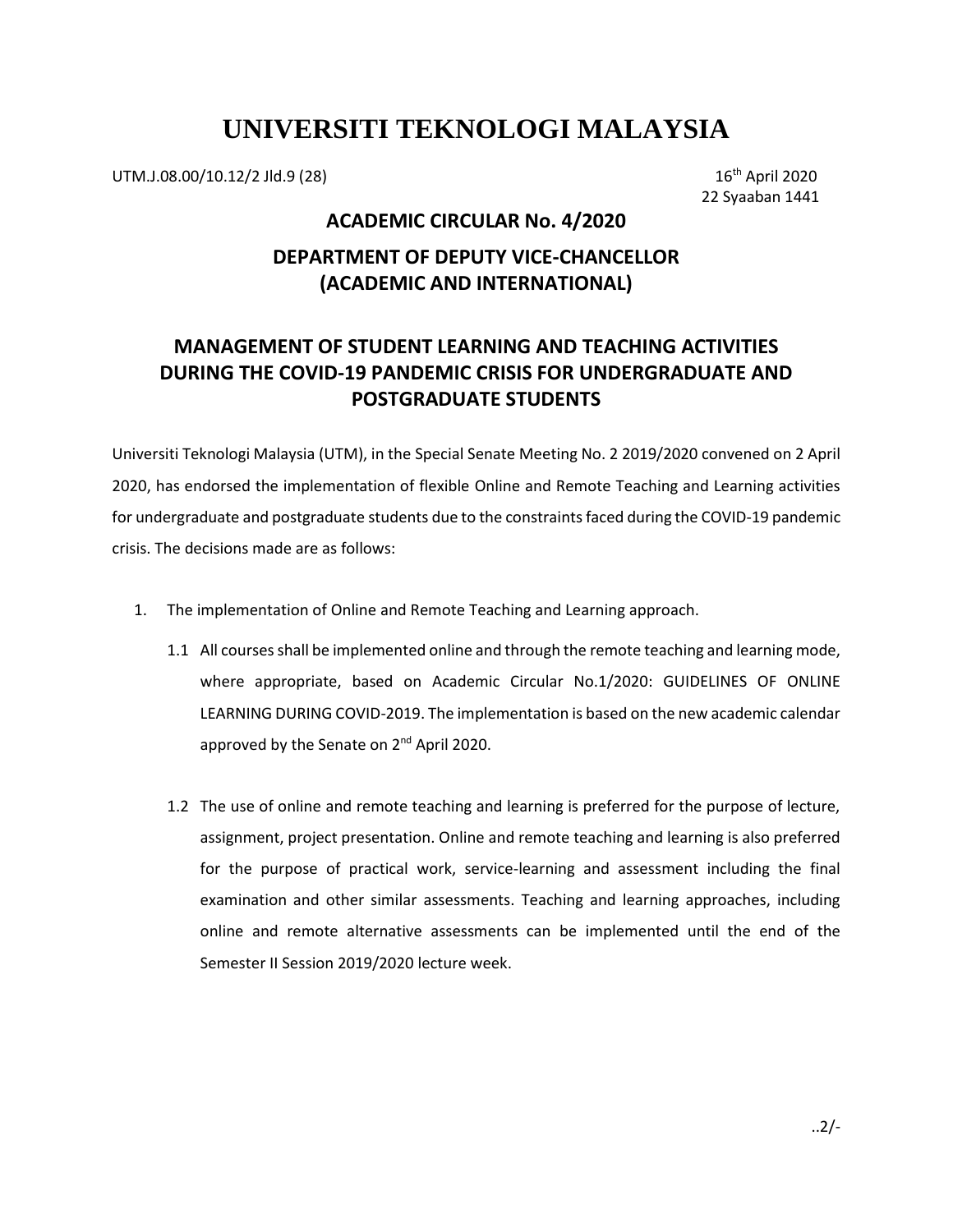- 1.3 The in person final examination which is to be conducted during the final examination week is subject to the approval of the Faculty Academic Committee (JKAF). Faculties planning to implement in person final examinations must also prepare to conduct alternative assessments for the final examination, in the event where the in person method is not possible due to the prolonged COVID-19 crisis.
- 1.4 The Faculty Academic Committee (JKAF) shall ensure that the implementation of alternative assessments, and final examinations have undergone the quality assurance process as set by the University.
- 2. The implementation of courses that require physical presence throughout Semester II Session 2019/2020 and/or Short Semester Session 2020/2021
	- 2.1 For teaching and learning activities that require physical presence such as workshop, laboratory, studio, undergraduate project, research project, service-learning etc., teaching and learning sessions may commence from 31 May 2020 until the end of the Semester II Session 2019/2020 lecture week, subject to the Movement Control Order and compliance with safety procedures.
	- 2.2 If a course as in 2.1 cannot be completed within the said duration until the end of the final examination week of Semester II Session 2019/2020, or if the Movement Control Order is extended; and/ or an extended period is required, it may be completed within the short semester period (or Semester III, equivalent to final break for Semester II Session 2019/2020). Incomplete (TS) status will be given as the course mark. Students are required to adhere to the maximum limit of study load for the short semester, as stated in Academic Regulations.
	- 2.3 If there are courses that could not be completed during the short semester of Session 2019/2020, Incomplete (TS) status will be given until the course is completed in the following session with the approval of the Faculty Academic Committee (JKAF). JKAF will set a specific time period for such students to complete the course according to the suitability and study progress of the student.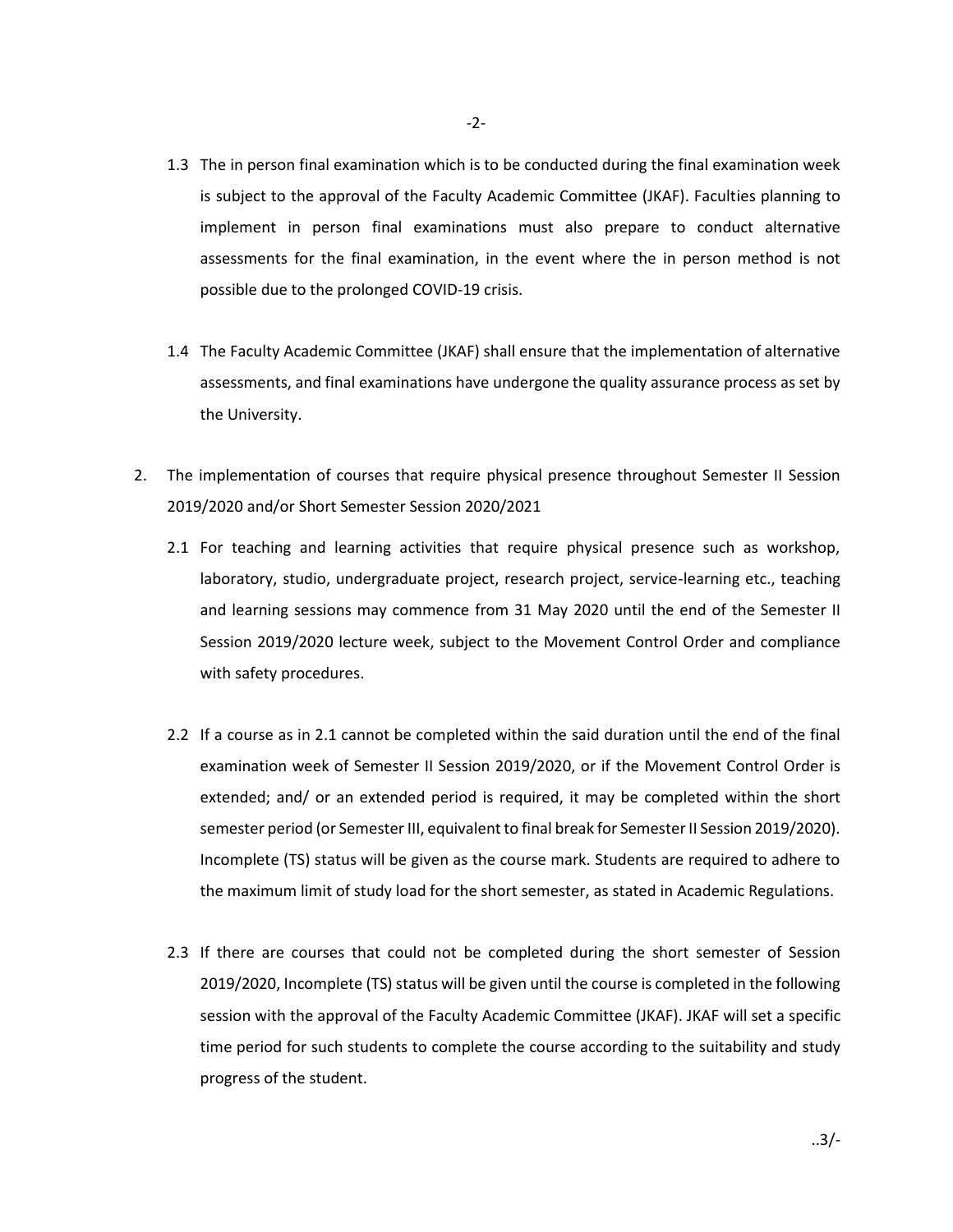- 3. The Faculty Academic Committee may approve the implementation of the COMPULSORY ATTENDANCE aka *HADIR WAJIB* (HW) grade for Semester II Session 2019/2020 only for industrial training courses which have normally been assigned regular academic grades.
- 4. A special exemption for Professional Skill Certificate (PSC) will be given to the cohort which will be graduating in the Semester II Session 2019/2020. Students are only required to prepare a written resume, a video resume, and is encouraged to develop an e-portfolio and a LinkedIn profile.
- 5. The implementation of Mobility for Semester II 2019/2020 are as follows:
	- 5.1 Outbound students at other Higher Education Institutions (HEI), locally and abroad, can reenrol in courses which are approved for mobility at UTM. The marks obtained at the respective HEI will be considered for grading purposes with the approval of the Dean and Deputy Vice-Chancellor (Academic and International).
	- 5.2 Inbound students are allowed to take courses which are currently offered at UTM. Should they decide to pursue the related courses at their university, marks obtained at UTM will be transferred to the respective HEI for grading purposes with the approval of the Dean and Deputy Vice-Chancellor (Academic and International).
	- 5.3 Students taking courses in Session 2019/2020 will also be allowed to complete the teaching and learning activities at HEI approved by the Senate and may apply for horizontal credit transfer. For undergraduate students, the status of the course should be changed to KM.
- 6. Any student who is having difficulties, including those in the maximum semester who are unable to continue their studies due to the COVID-19 pandemic crisis may apply for deferment of Semester II Session 2019/2020. The deferred semester will not be counted during the period of study. The deferment application deadline is on 15 May 2020.